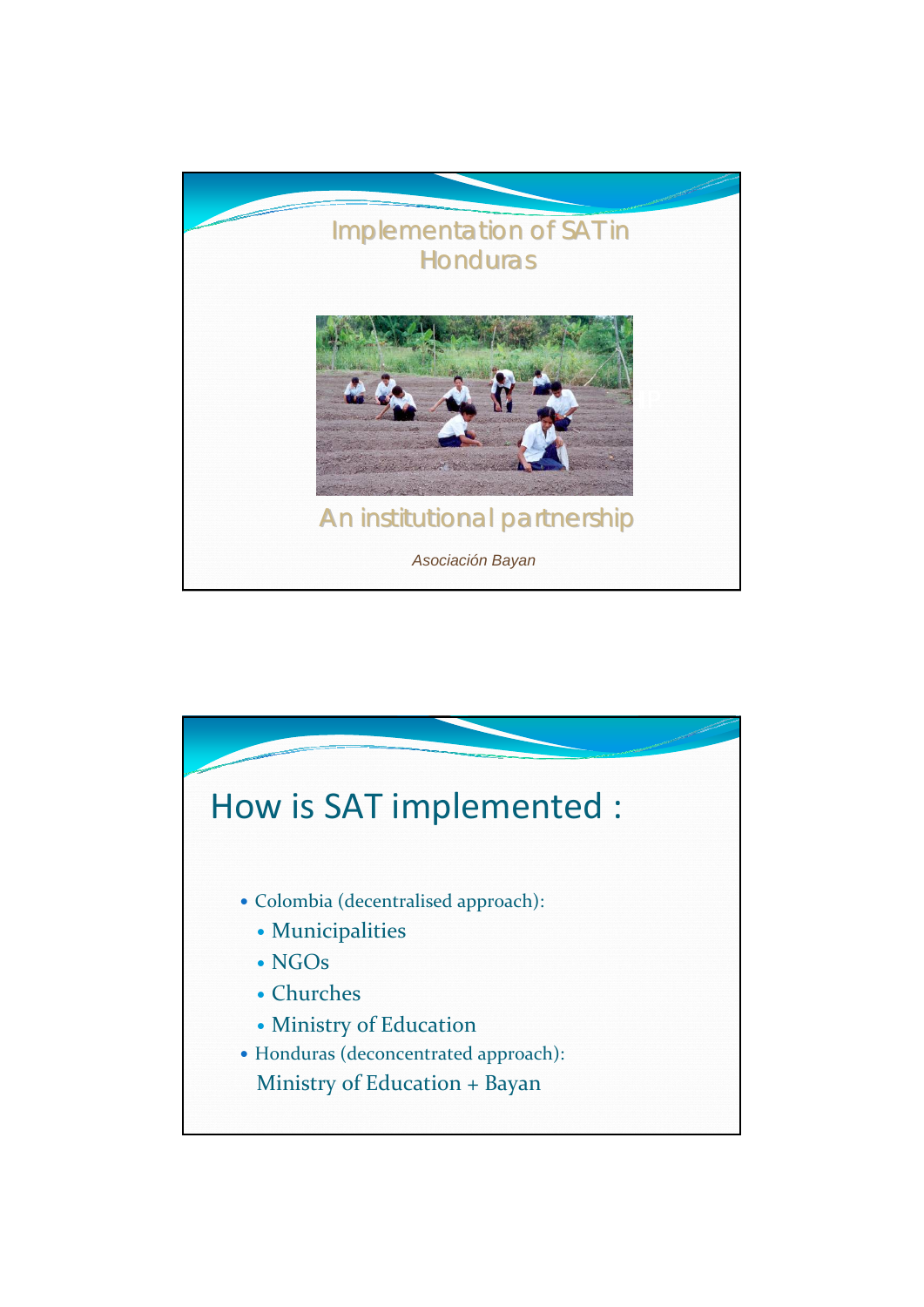

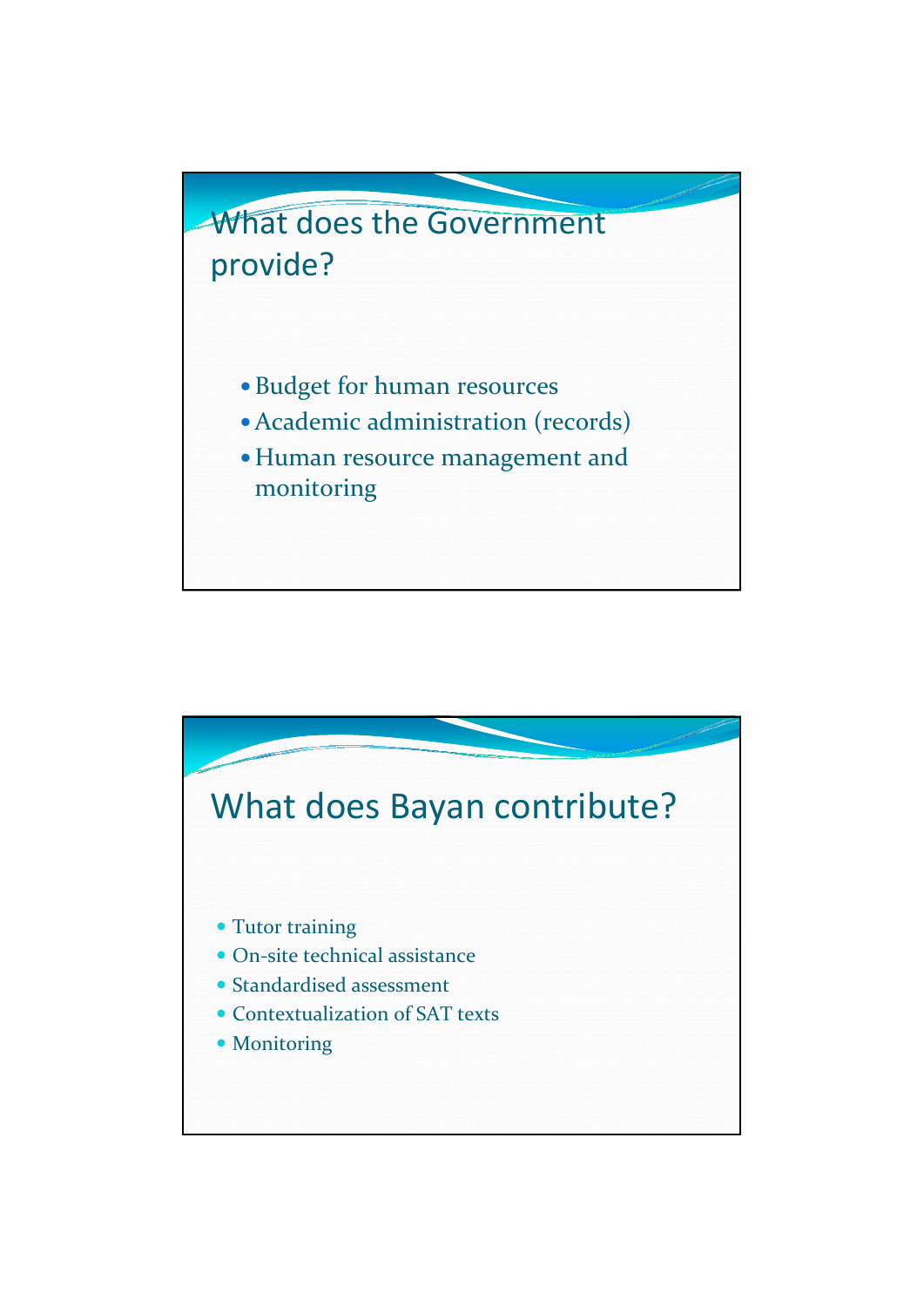## Who else collaborates with SAT?

| <b>Stakeholders</b>                 | <b>Contributions</b>                                                                                                             |
|-------------------------------------|----------------------------------------------------------------------------------------------------------------------------------|
| Parents and<br>community<br>members | • Payment of texts<br>• Construction of chicken houses<br>• Land for agricultural learning plots<br>• Support for their children |
| <b>Local NGOs</b>                   | • Technical assistance<br>• Complementary training<br>• Provide some additional inputs                                           |
| <b>Partner NGOs</b>                 | • Same as for local NGOs<br>• Accompaniment of the Ministry of<br><b>Education</b>                                               |

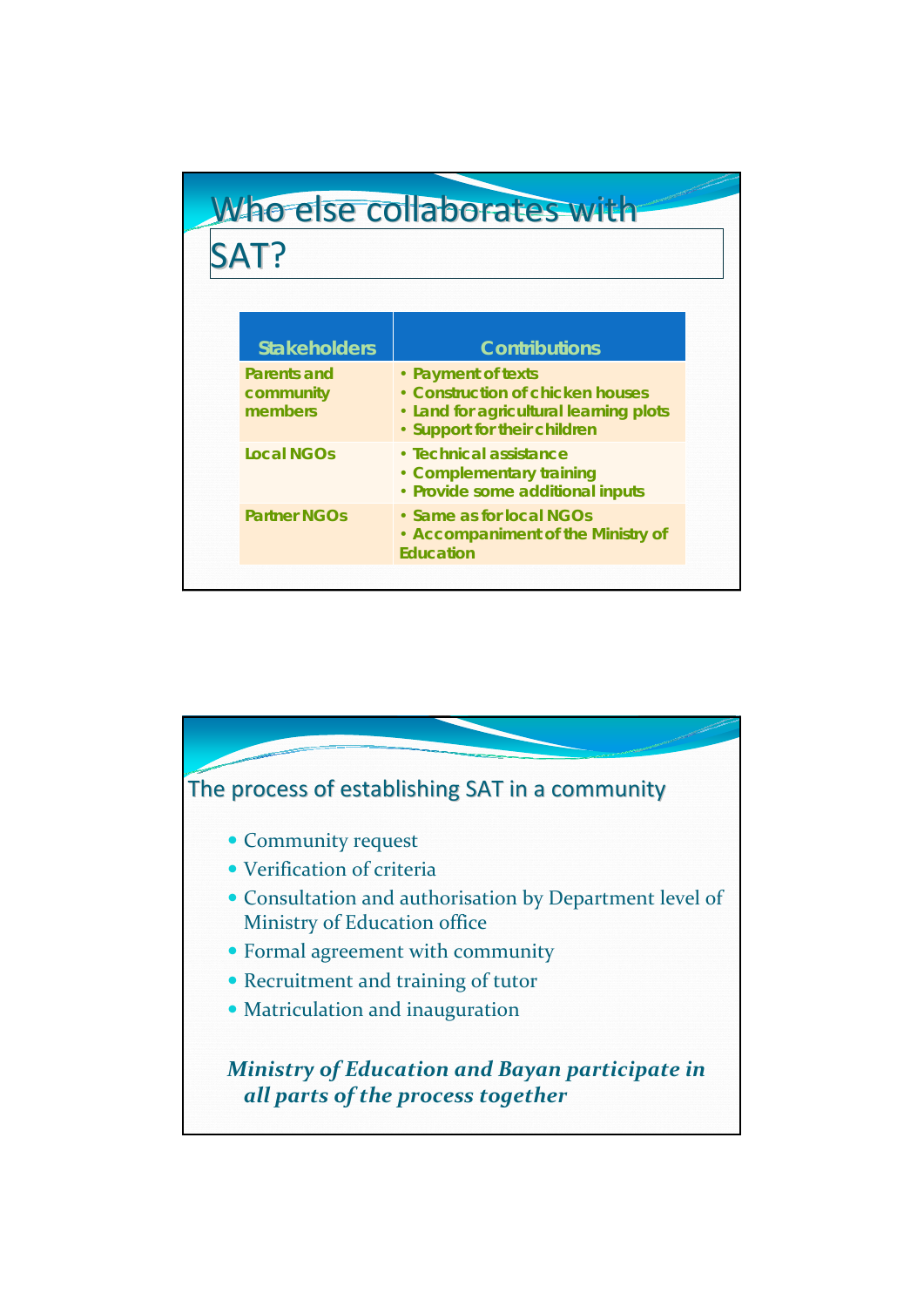## Tutor selection process:

- · Bayan makes an initial selection of tutors following a process of advertising, testing, interviewing and training
- · Ministry of Education makes final selection of tutors

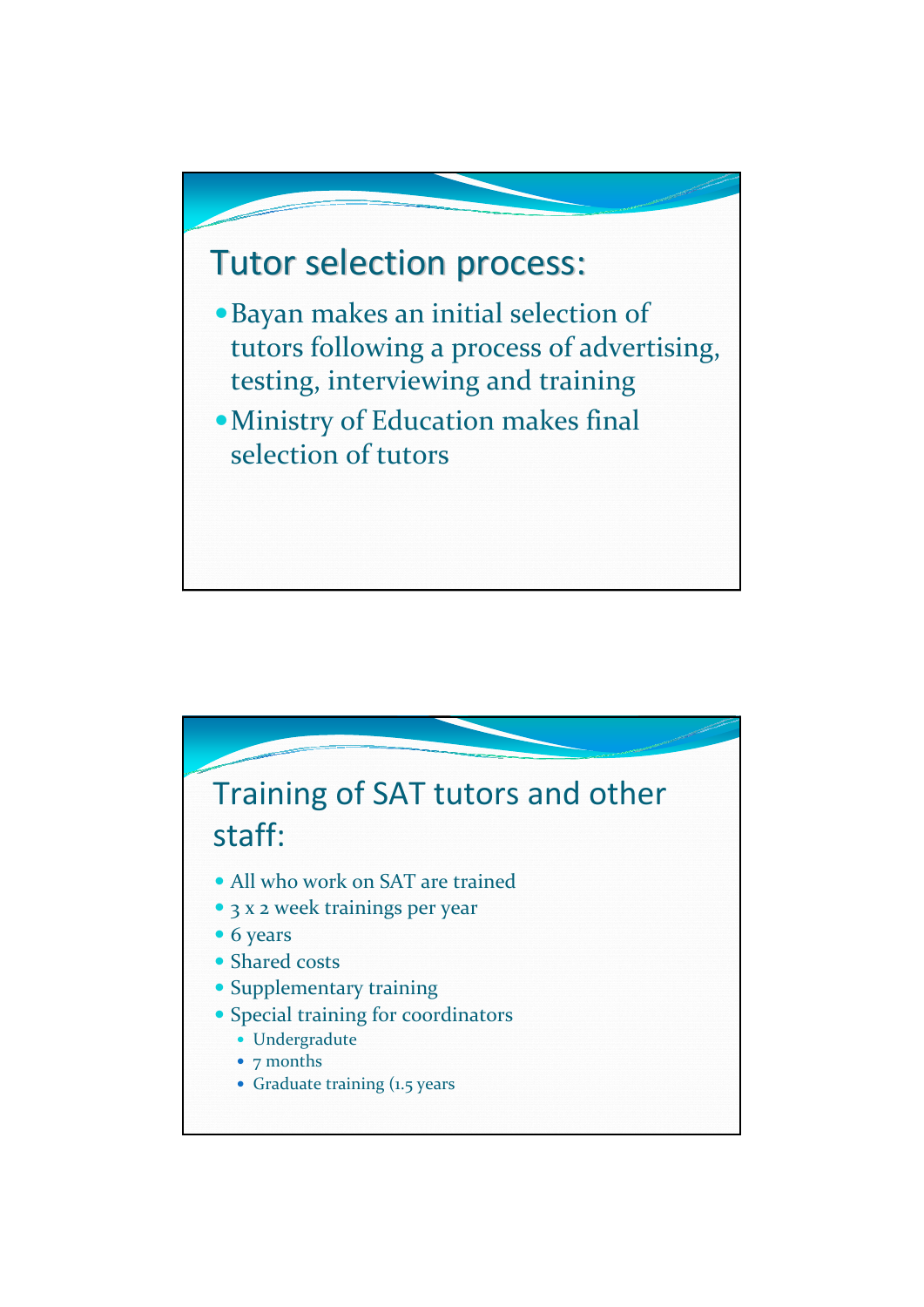

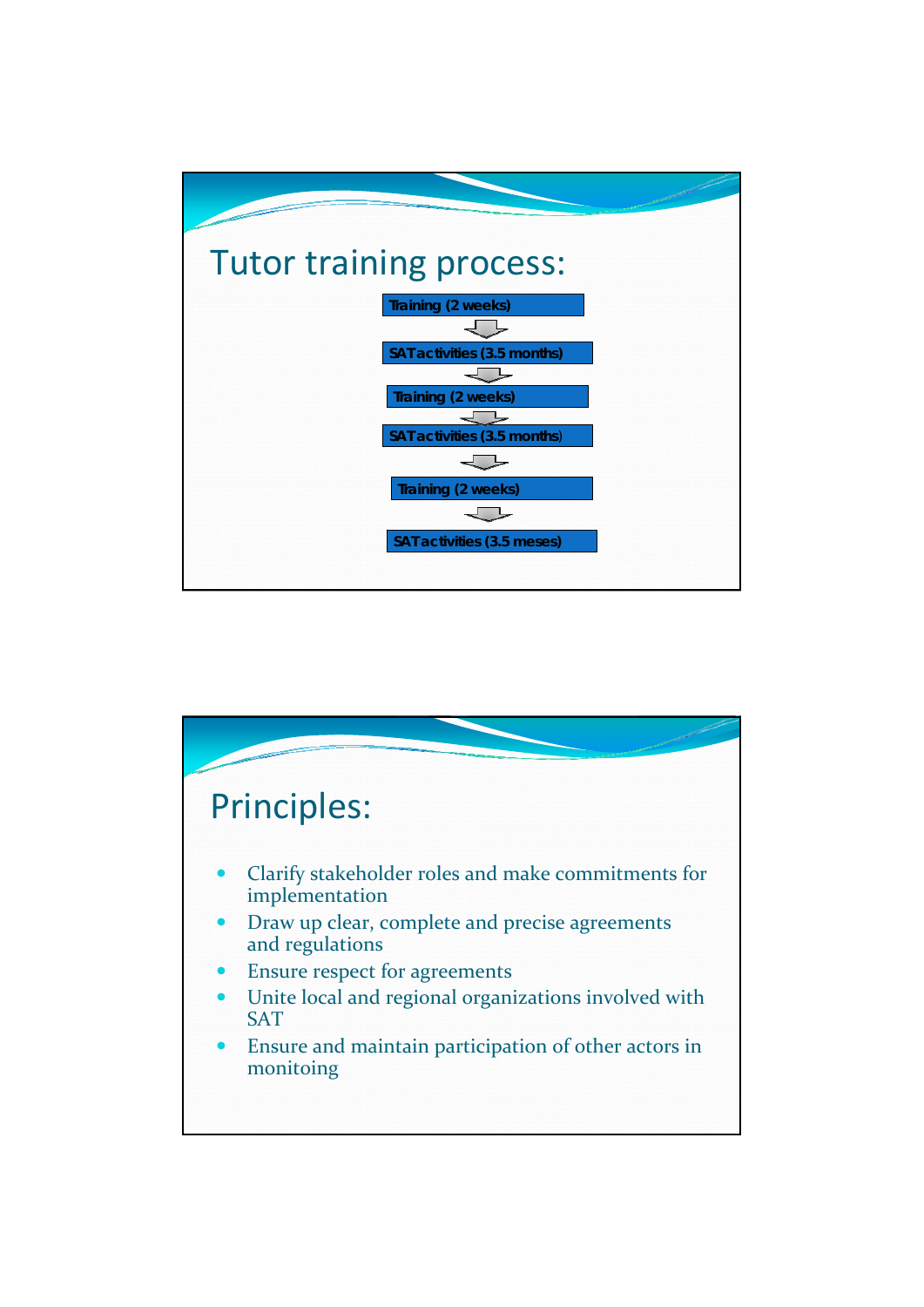

- Rural education is not second rate
- Need to keep costs down without sacrificing quality
- Need to be apolitical and avoid proselytisation
- The principles and values of SAT are nonnegotiable
- Paternalism is counterproductive

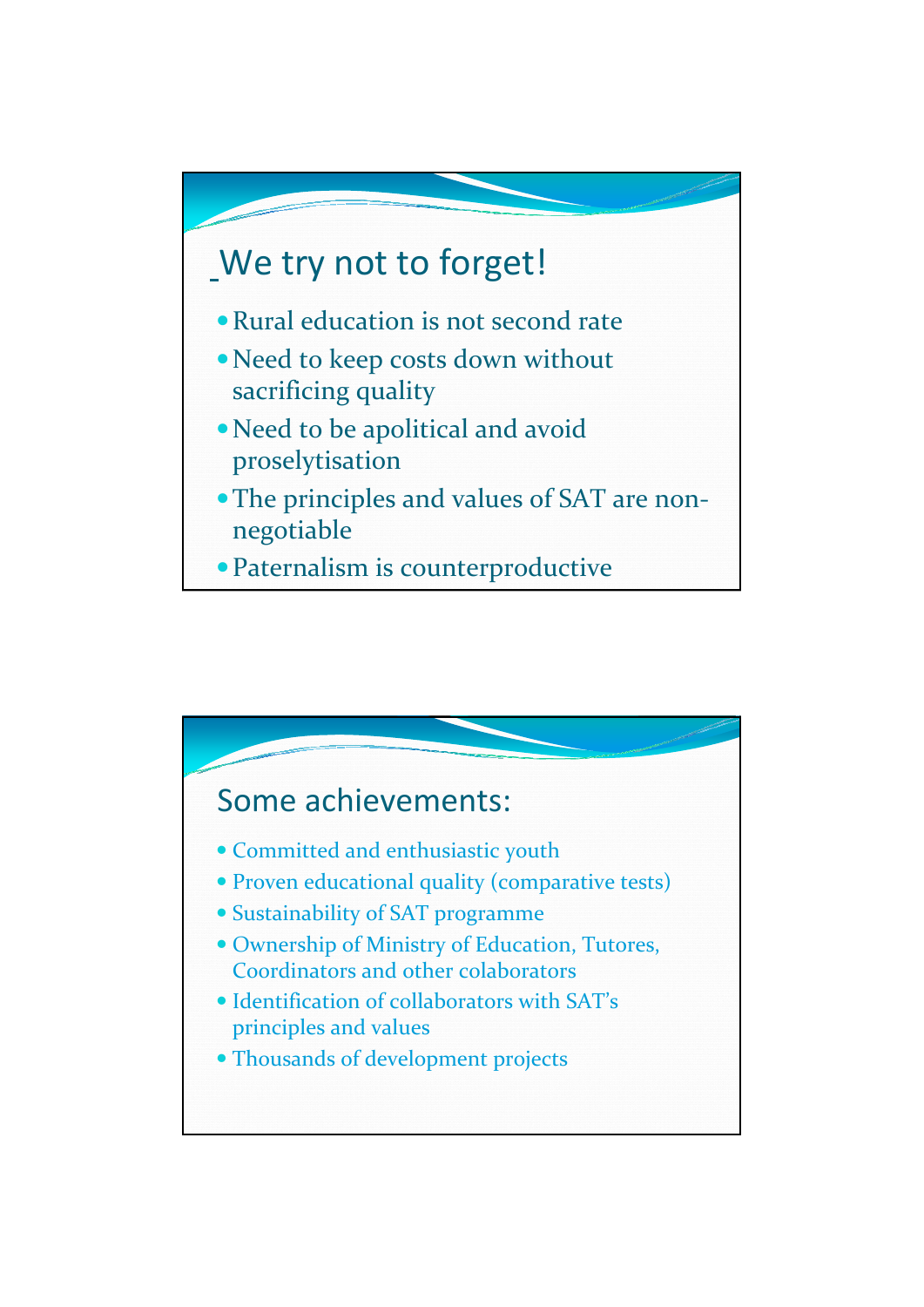

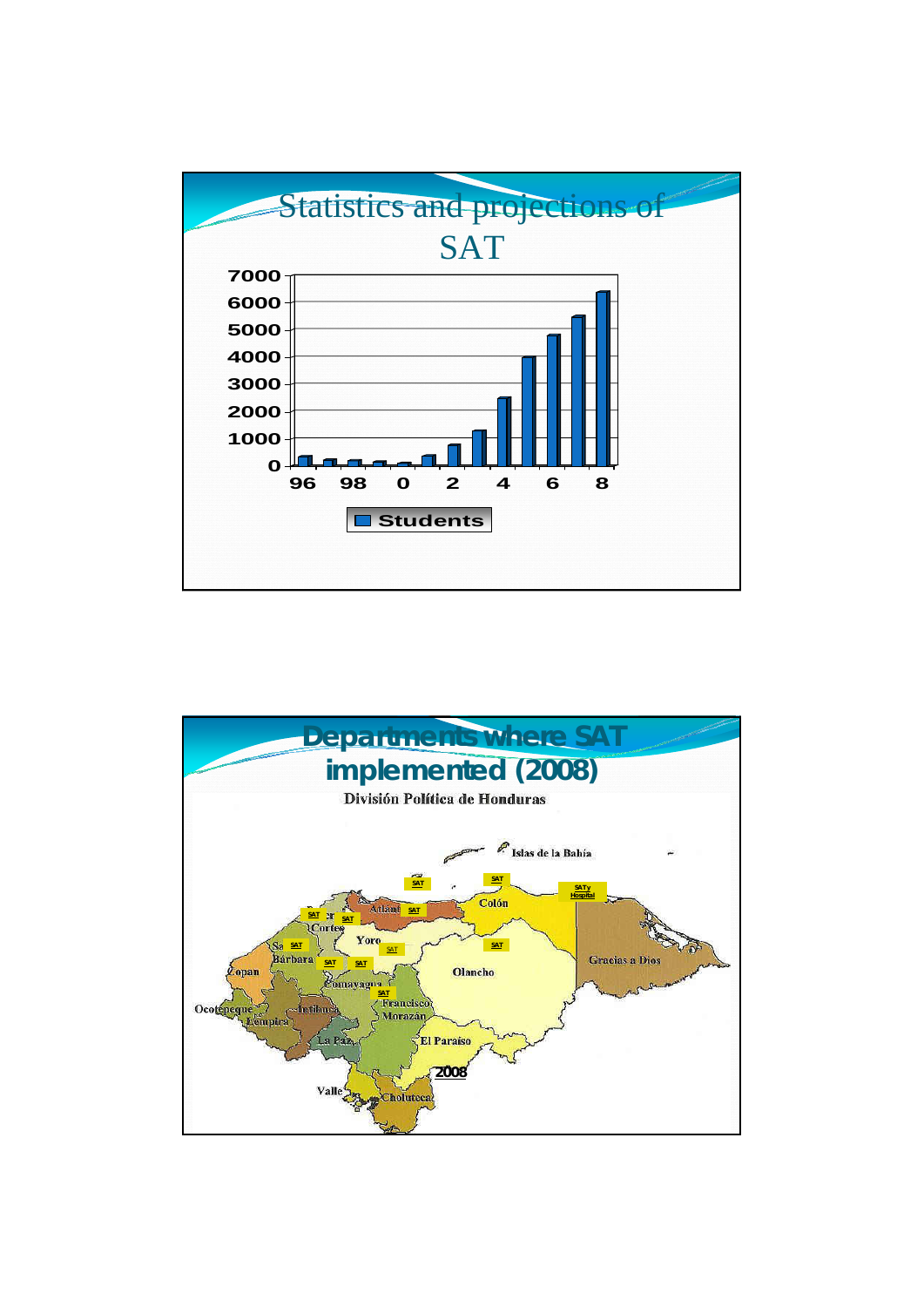